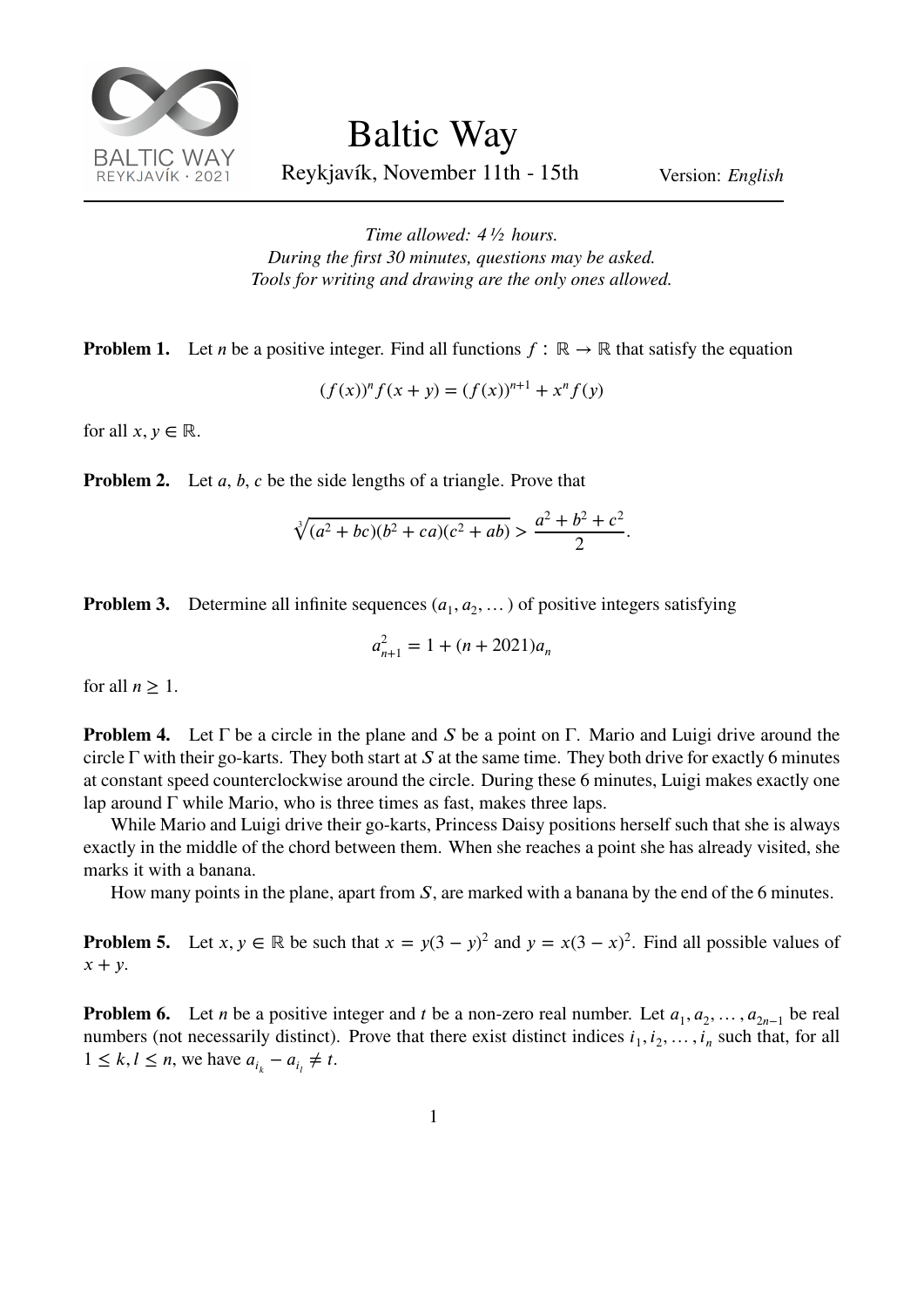

Baltic Way

Reykjavík, November 11th - 15th Version: *English*

**Problem 7.** Let  $n > 2$  be an integer. Anna, Edda and Magni play a game on a hexagonal board tiled with regular hexagons, with  $n$  tiles on each side. The figure shows a board with 5 tiles on each side. The central tile is marked.

The game begins with a stone on a tile in one corner of the board. Edda and Magni are on the same team, playing against Anna, and they win if the stone is on the central tile at the end of any player's turn. Anna, Edda and Magni take turns moving the stone: Anna begins, then Edda, then Magni, then Anna, and so on.

The rules for each player's turn are:

• Anna has to move the stone to an adjacent tile, in any direction.



- Edda has to move the stone straight by two tiles in any of the 6 possible directions.
- Magni has a choice of passing his turn, or moving the stone straight by three tiles in any of the 6 possible directions.

Find all  $n$  for which Edda and Magni have a winning strategy.

**Problem 8.** We are given a collection of  $2^{2^k}$  coins, where k is a non-negative integer. Exactly one coin is fake. We have an unlimited number of service dogs. One dog is sick but we do not know which one. A test consists of three steps: select some coins from the collection of all coins; choose a service dog; the dog smells all of the selected coins at once. A healthy dog will bark if and only if the fake coin is amongst them. Whether the sick dog will bark or not is random.

Devise a strategy to find the fake coin, using at most  $2^k + k + 2$  tests, and prove that it works.

**Problem 9.** We are given 2021 points on a plane, no three of which are collinear. Among any 5 of these points, at least 4 lie on the same circle. Is it necessarily true that at least 2020 of the points lie on the same circle?

**Problem 10.** John has a string of paper where *n* real numbers  $a_i \in [0, 1]$ , for all  $i \in \{1, ..., n\}$ , are written in a row. Show that for any given  $k < n$ , he can cut the string of paper into k non-empty pieces, between adjacent numbers, in such a way that the sum of the numbers on each piece does not differ from any other sum by more than 1.

**Problem 11.** A point P lies inside a triangle  $ABC$ . The points  $K$  and  $L$  are the projections of  $P$  onto AB and AC, respectively. The point M lies on the line BC so that  $KM = LM$ , and the point P' is symmetric to P with respect to M. Prove that  $\angle BAP = \angle P'AC$ .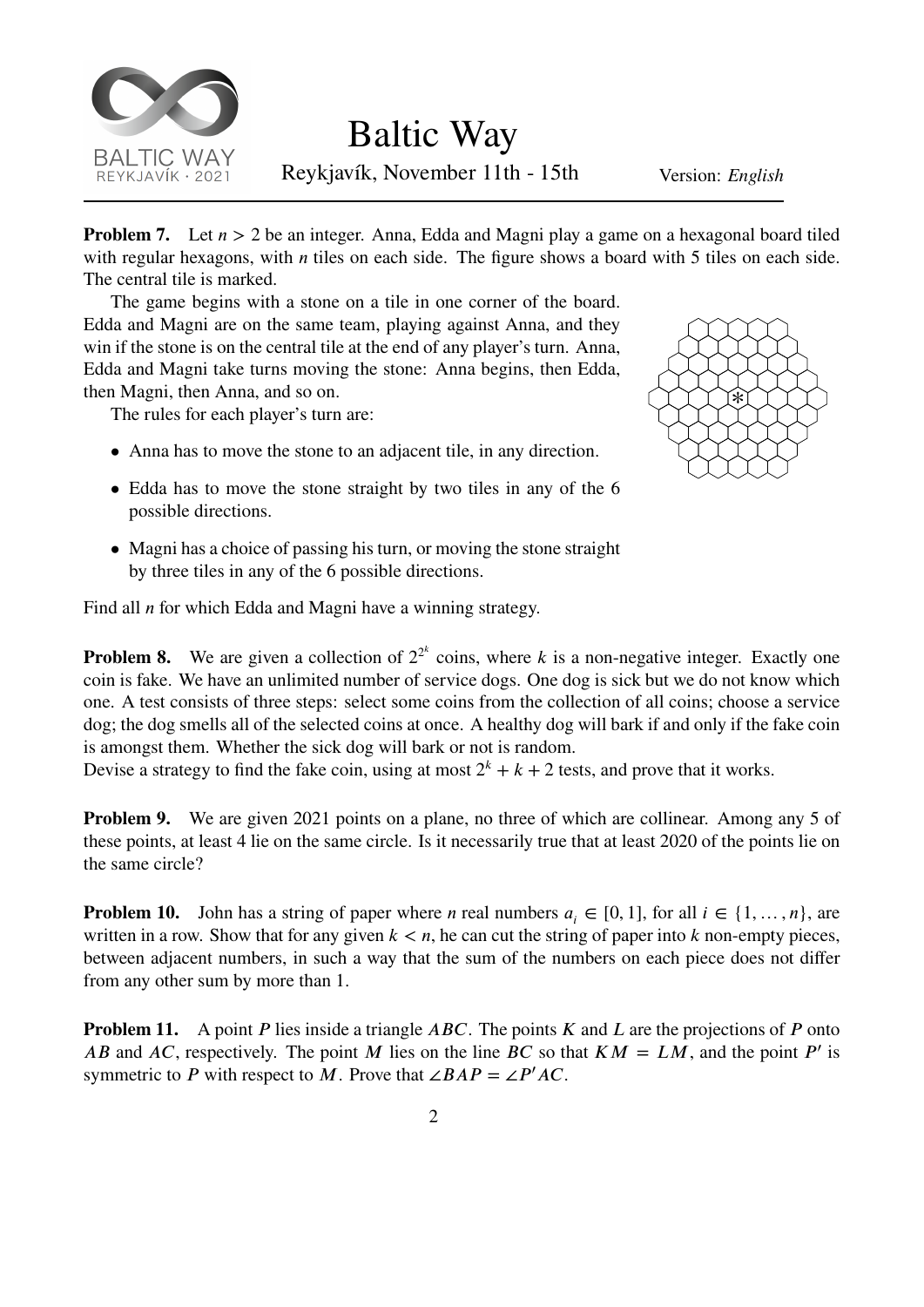

Baltic Way

Reykjavík, November 11th - 15th Version: *English*

**Problem 12.** Let I be the incentre of a triangle  $ABC$ . Let F and G be the projections of A onto the lines  $BI$  and  $CI$ , respectively. Rays  $AF$  and  $AG$  intersect the circumcircles of the triangles  $CFI$  and BGI for the second time at points  $K$  and  $L$ , respectively. Prove that the line  $AI$  bisects the segment  $KL$ .

**Problem 13.** Let *D* be the foot of the *A*-altitude of an acute triangle *ABC*. The internal bisector of the angle  $DAC$  intersects  $BC$  at  $K$ . Let  $L$  be the projection of  $K$  onto  $AC$ . Let  $M$  be the intersection point of *BL* and *AD*. Let *P* be the intersection point of *MC* and *DL*. Prove that  $PK \perp AB$ .

**Problem 14.** Let  $ABC$  be a triangle with circumcircle  $\Gamma$  and circumcentre O. Denote by M the midpoint of BC. The point D is the reflection of A over BC, and the point E is the intersection of  $\Gamma$ and the ray  $MD$ . Let S be the circumcentre of the triangle  $ADE$ . Prove that the points A, E, M, O, and  $S$  lie on the same circle.

**Problem 15.** For which positive integers  $n \geq 4$  does there exist a convex *n*-gon with side lengths 1*,* 2*,*… *,*  (in some order) and with all of its sides tangent to the same circle?

**Problem 16.** Show that no non-zero integers  $a, b, x, y$  satisfy

$$
\begin{cases} ax - by = 16, \\ ay + bx = 1. \end{cases}
$$

**Problem 17.** Distinct positive integers *a, b, c, d* satisfy

$$
\begin{cases}\na | b^2 + c^2 + d^2, \\
b | a^2 + c^2 + d^2, \\
c | a^2 + b^2 + d^2, \\
d | a^2 + b^2 + c^2,\n\end{cases}
$$

and none of them is larger than the product of the three others. What is the largest possible number of primes among them?

**Problem 18.** Find all integer triples  $(a, b, c)$  satisfying the equation

$$
5a^2 + 9b^2 = 13c^2.
$$